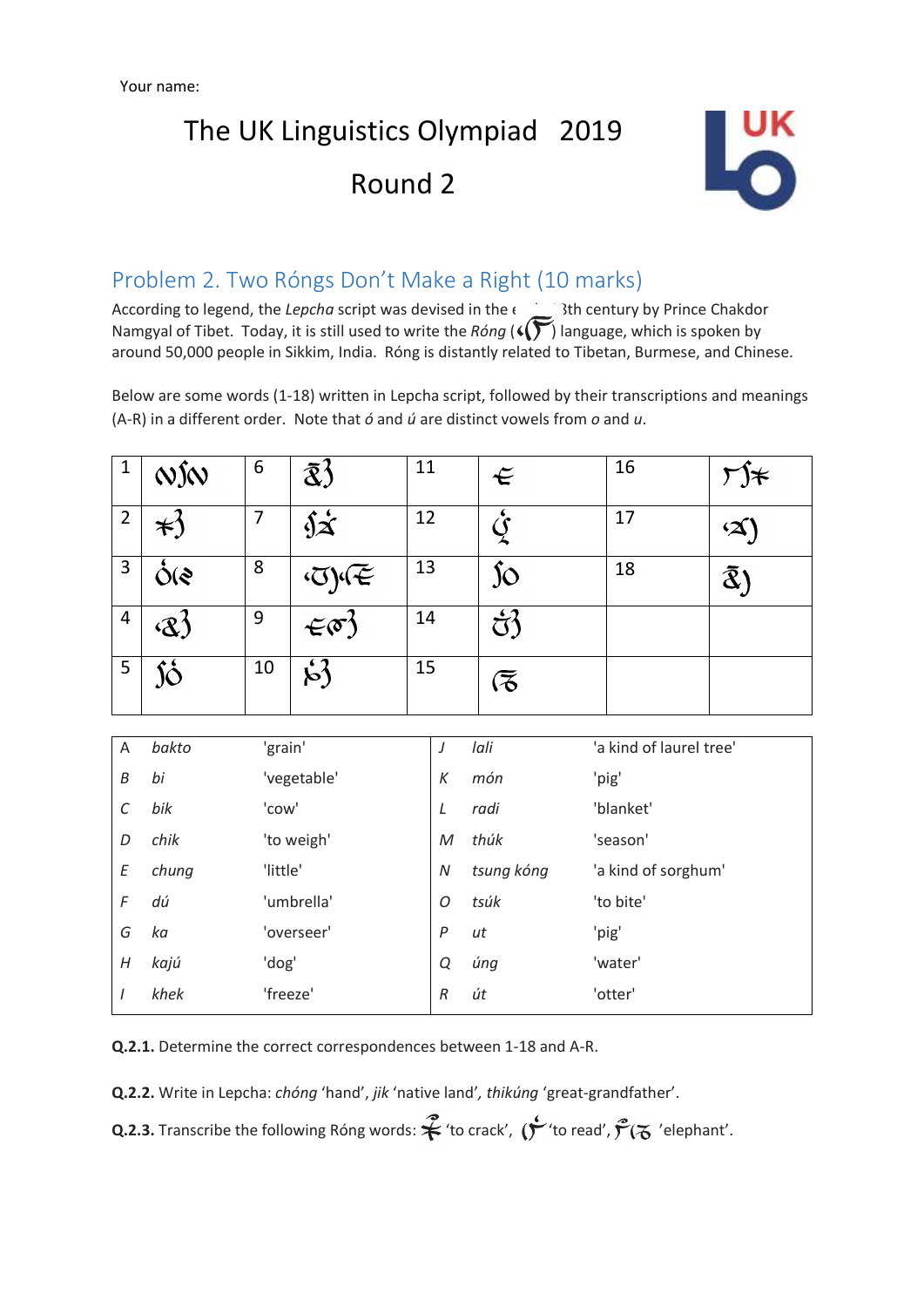

#### Solution and marking.

Scoring (max 30)

- Q.2.1: 1 point for each correct letter (max 18)
- Q.2.2: 2 points for each correct Lepcha word; 1 point with one error (max 6)
- Q.2.3: 2 points for each correct transliteration; 1 with one error (max 6)

| Q.2.1 | 1                                  | 2 | 3                           | 4 | 5            | 6 | 7                                                        | 8                   | 9 | 10 | 11 | 12 | 13 | 14 | 15 | 16 | 17 | 18 |  |  |
|-------|------------------------------------|---|-----------------------------|---|--------------|---|----------------------------------------------------------|---------------------|---|----|----|----|----|----|----|----|----|----|--|--|
|       | J                                  | F | A                           | Q | $\mathsf{C}$ | R | D                                                        | N                   | н | M  | G  |    | B  | O  | К  |    | Ε  | P  |  |  |
| Q.2.2 | chóng 'hand'                       |   |                             |   |              |   |                                                          | $\sqrt{\mathbf{X}}$ |   |    |    |    |    |    |    |    |    |    |  |  |
|       | jik 'native land'                  |   |                             |   |              |   |                                                          | $j$ c $\sigma$      |   |    |    |    |    |    |    |    |    |    |  |  |
|       |                                    |   | thikúng 'great-grandfather' |   |              |   | $\int \sin \xi$ (thi-kung) or $\int \sin \xi$ (thik-ung) |                     |   |    |    |    |    |    |    |    |    |    |  |  |
| Q.2.3 | $\hat{\mathcal{F}}$ to crack'      |   |                             |   |              |   | dan                                                      |                     |   |    |    |    |    |    |    |    |    |    |  |  |
|       | $(f^{\prime})$ to read'            |   |                             |   |              |   | rok                                                      |                     |   |    |    |    |    |    |    |    |    |    |  |  |
|       | $\mathcal{C}\mathbf{S}$ 'elephant' |   |                             |   |              |   | ranmo                                                    |                     |   |    |    |    |    |    |    |    |    |    |  |  |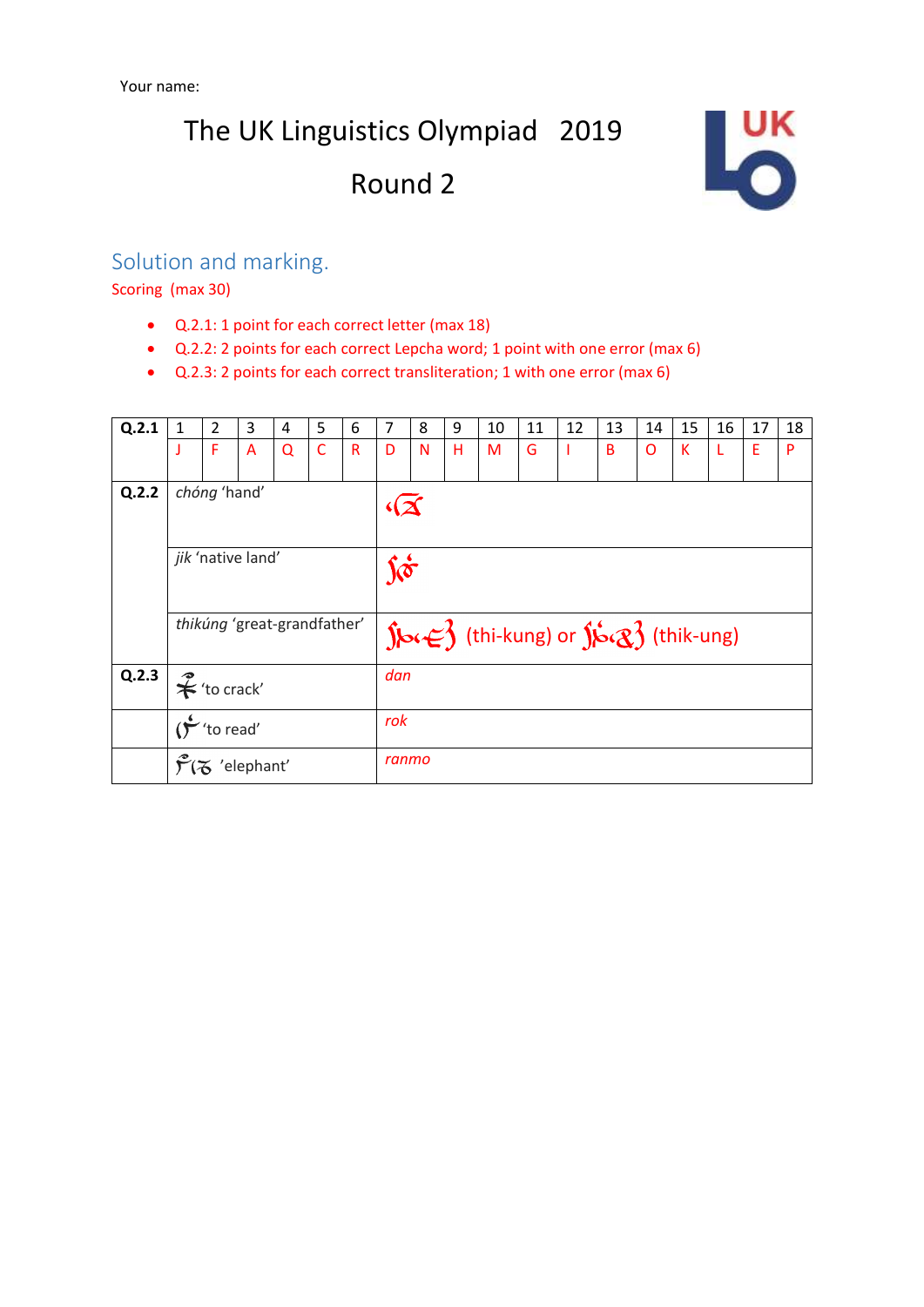

#### **Commentary**

- 1. Writing direction is left to right.
- 2. The writing system is of a type called 'abjad', in which the main characters stand only for consonants, and vowels are either not shown at all or are shown by extra marks ('diacritics').
- 3. Syllable-initial consonants are written with full letters:

*k-, kh-, ch-*, *t-*, *th-*, *d-*, *b-*, *ts-*, *r-*, *l-*

If there is no initial consonant, the null initial  $\mathcal R$  is used instead.

4. Vowels are marked by symbols to the left of, below, or to the right of consonants:

$$
\mathcal{L}_{\tilde{\lambda}} \text{ ke, } \hat{\lambda} \in \text{ki, } (\mathcal{L} \text{ ko, } (\tilde{\mathcal{L}} \text{ ko, } \mathcal{L}) \text{ku, } \mathcal{L} \}
$$
 kü

If there is no vowel mark, by default the vowel  $a$  is used:  $\leq ka$ .

5. Syllable-final consonants are written with symbols above or to the left of the consonantvowel block:

*kak*, *kan*, *kat*, *kang*